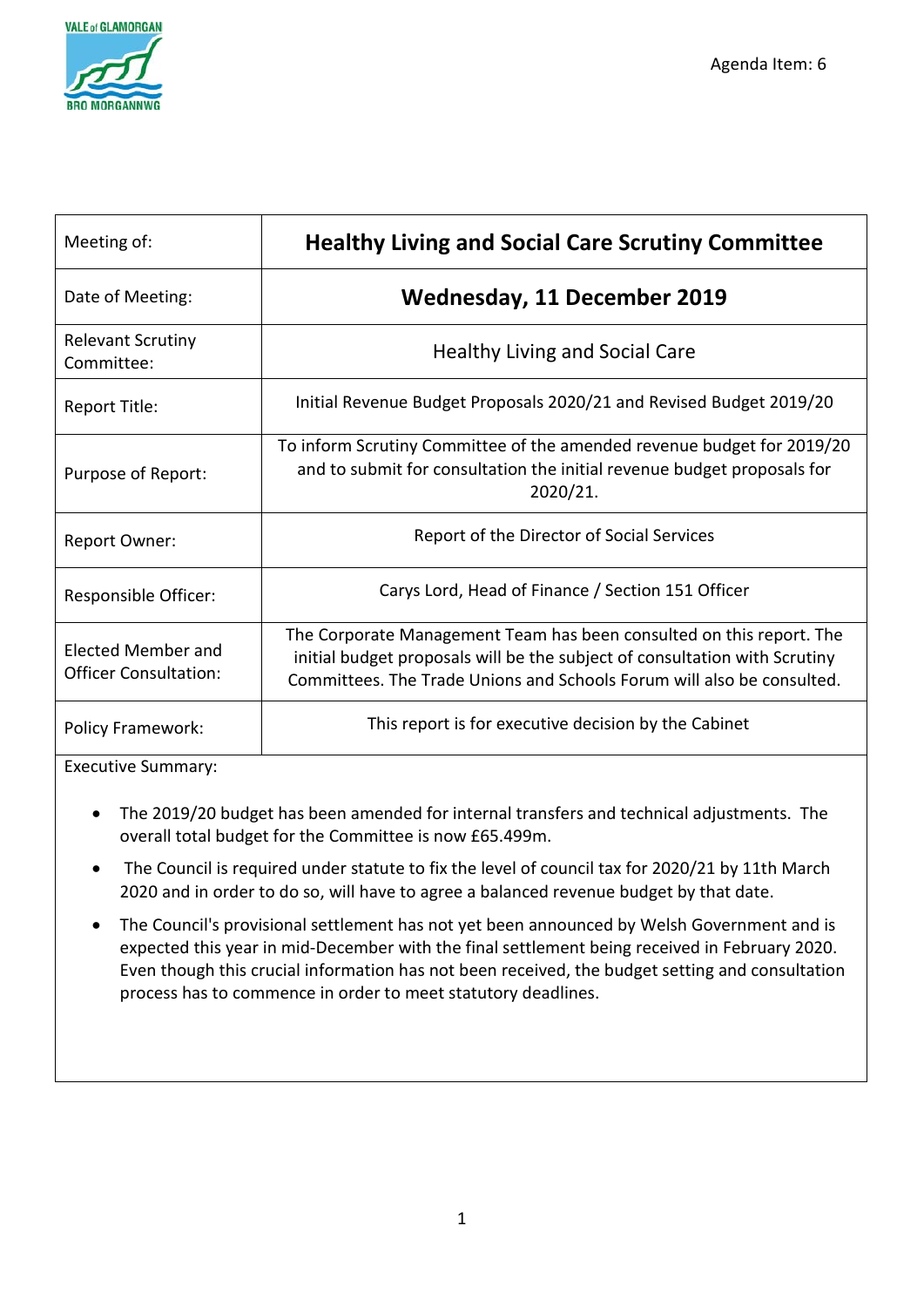# **Recommendations**

It is recommended that:

- **1.** The amended revenue budget for 2019/20 as set out in Appendix 1 be noted.
- **2.** The Initial Revenue Budget Proposals for 2020/21 be considered and any recommendations, including those related to cost pressures and savings, be passed to Corporate Performance and Resources Scrutiny Committee as the lead Scrutiny Committee.

## **Reasons for Recommendations**

- **1.** To note changes to the 2019/20 budget
- **2.** In order that Cabinet can consider the comments of Scrutiny Committees and other consultees before making a final proposal on the budget.

## **1. Background**

- **1.1** The Council's budget is determined largely by the Revenue Support Grant (RSG) settlement set by the Welsh Government (WG). The provisional RSG settlement is expected to be received from WG in December 2019, with the final settlement due to be received in February 2020.
- **1.2** The Council is required under statute to fix the level of council tax for 2020/21 by 11th March 2020 and in order to do so, will have to agree a balanced revenue budget by the same date. To be in a position to meet the statutory deadlines and the requirements for consultation set out in the Council's Constitution, much of the work on quantifying the resource requirements of individual services needs to be carried out before the RSG settlement is notified to the Council.

## **2. Key Issues for Consideration**

## **Revised Budget 2019/20**

- **2.1** Appendix 1 to this report sets out the amended budget for 2019/20, together with the necessary adjustments to be made to the original budget.
- **2.2** Asset Rents, International Accounting Standard (IAS) 19, Transfers and Recharges - These adjustments have no overall effect on the net budget of the Council. These are accounting adjustments largely outside the control of services. They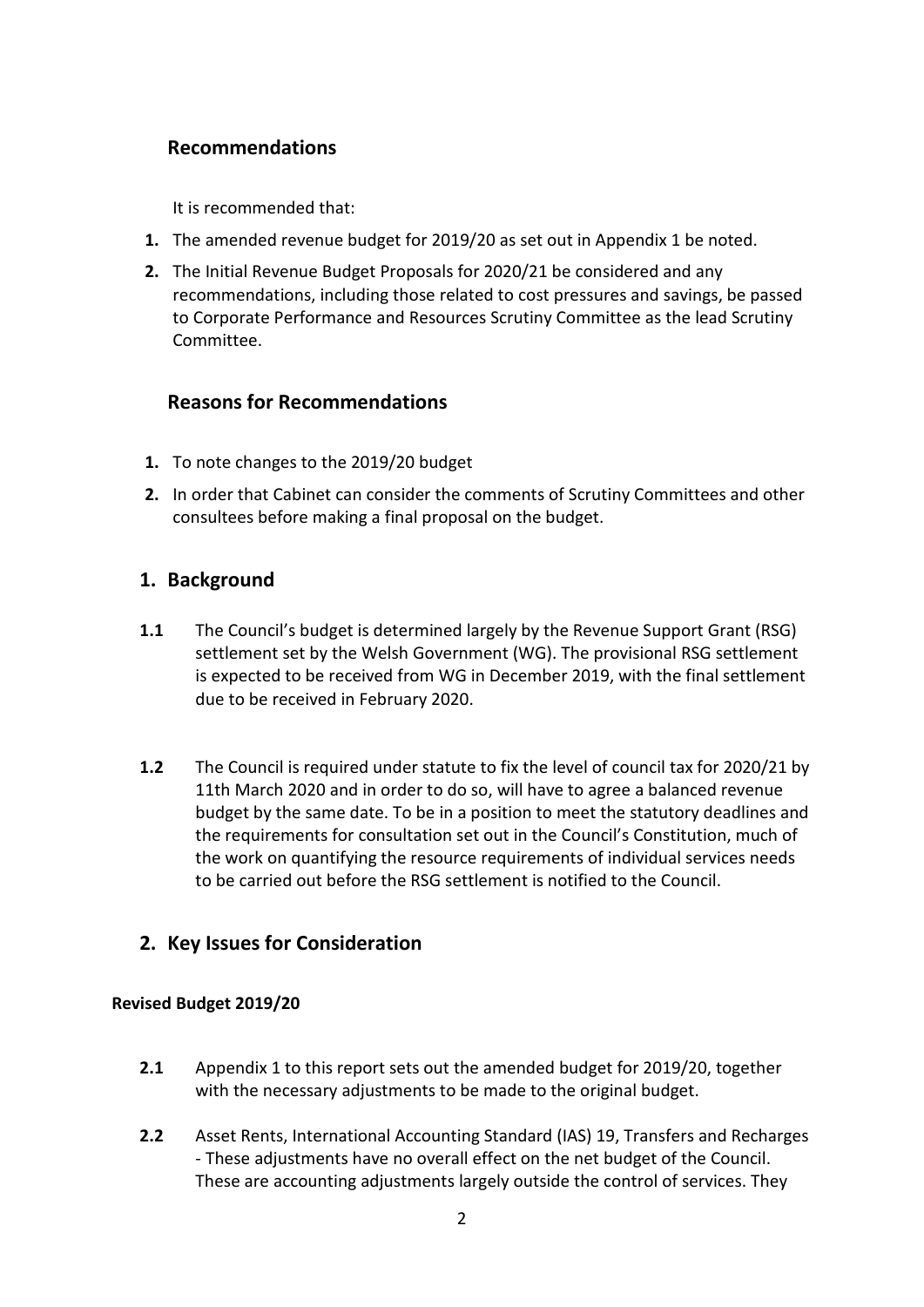reflect charges for the use of capital assets, changes to inter-service recharges and transfers and pensions adjustments to comply with accounting standards.

**2.3** The following table compares the amended budget with the projected outturn for 2019/20. Services are anticipating drawing down from reserves this year with the main areas outlined in the following table.

|                                                | 2019/20                | 2019/20                | 2019/20          | Variance             |
|------------------------------------------------|------------------------|------------------------|------------------|----------------------|
|                                                | Original               | Amended                | Projected        | (+)Favourable        |
| Directorate/Service                            | <b>Budget</b><br>£'000 | <b>Budget</b><br>f'000 | Outturn<br>£'000 | (-) Adverse<br>f'000 |
| Children and Young People                      | 16,098                 | 16,195                 | 17,195           | $-1,000$             |
| <b>Adult Services</b>                          | 47,957                 | 47,903                 | 48,603           | $-700$               |
| Resource Management & Safeguarding             | 272                    | 281                    | 281              | 0                    |
| Unplanned use of reserves to fund<br>overspend | 0                      | 0                      | (1,700)          | $+1,700$             |
| Leisure Services                               | 1,350                  | 1,120                  | 1,120            | 0                    |
| Total                                          | 65,677                 | 65,499                 | 65,499           | 0                    |

- **2.4** Children and Young People Services The major concern for this service is the continuing pressure on the children's placements budget given the complexities of the children currently being supported and the high cost placements some of these children require to meet their needs. Work continues to ensure that children are placed in the most appropriate and cost effective placements, however in the context of the complexity of need and the national challenges in identifying placements this is challenging, however, some progress has been made and it is now projected that this budget could overspend by around £1.0m this year. It should be noted that due to the potential high cost of each placement, the outturn position could fluctuate with a change in the number of children looked after and/or the complexity of need. It should be noted that this position includes the utilisation of £500k grant funding from Welsh Government which has currently been provided on a one off basis in 2019/20, however, this cannot be guaranteed and relied upon for future years and it is anticipated that further information will be provided as part of the 2020/21 settlement. The service holds a reserve that could be accessed at year end to fund high cost placements if required.
- **2.5** Adult Services The pressure on the Community Care Packages budget has been reassessed and it may have a net overspend at year end of around £700k. The outturn position is difficult to predict as the budget is extremely volatile. The service also continues to be affected by the pressures of continued demographic growth, an increase in the cost of service provision and the Community Care Packages budget will have to achieve further savings this year. The service will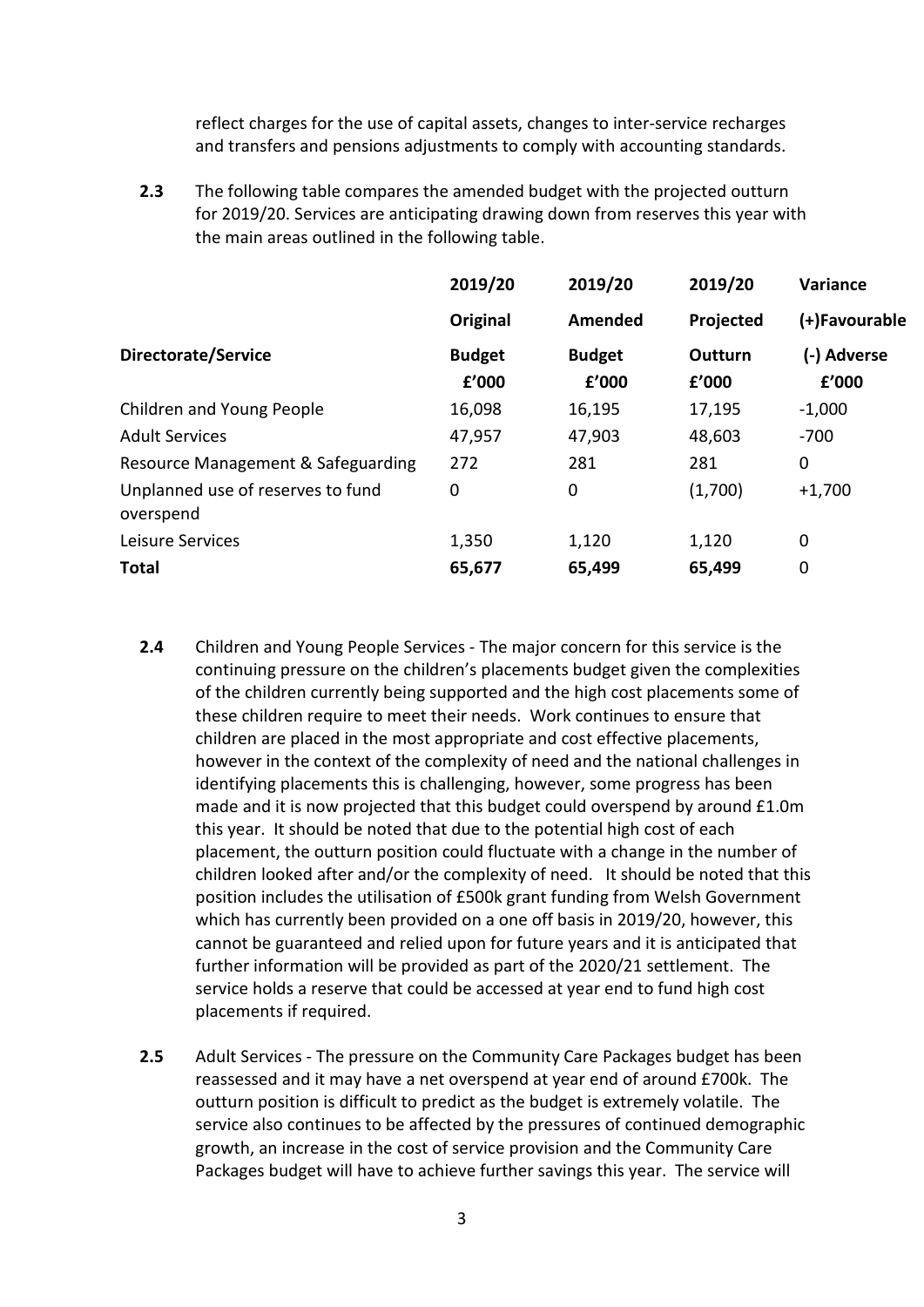strive to manage growing demand and will develop savings initiatives which may be funded via regional grants. Welsh Government has continued to provide Intermediate Care Fund (ICF) grant to Cardiff and Vale University Health Board to allow collaborative working between Health and Cardiff and the Vale Councils however the level of grant funding is not guaranteed on an ongoing basis. The service holds a reserve that could be accessed at year end to fund any eventual overspend if required.

## **Savings 2019/20**

- **2.6** As part of the Final Revenue Budget Proposals for 2019/20, a savings target of £577k was set for this Committee. Attached at Appendix 2 is a statement detailing the projected progress against savings targets for 2019/20. It is currently projected that there will be a shortfall against the savings target of £56k.
- **2.7** Each savings target has been given a RAG status. Green indicates that it is anticipated that the target will be achieved in full within the year, amber indicates that it is considered that the saving in the year will be within 20% of the target and red indicates that the saving to be achieved in year will be less than 80% of the target.
- **2.8** Social Services Older Persons Day Services. The achievement of this savings target is contingent on the outcome of the consultation on proposed future provision of day services for older people which was agreed by Cabinet on 29th July 2019. Given the timescales, it is unlikely that the full saving will now be achieved in 2019/20. If this saving is not achieved in year the service's reserves will be utilised at year end to fund any overspend if required.
- **2.9** Single Use Sports Pitches Phase 1 of this saving for bowling greens was implemented part way through 2019/20. Phase 2 is expected to be implemented during 2020/21, the full year effect of the savings are expected to be realised in 2021/22.
- **2.10** Further updates on progress against the savings targets will be provided to members during the year.

### **Budget Strategy 2020/21**

- **2.11** Cabinet approved the Budget Strategy for 2020/21 on the 15th July 2019, min no.C37.
- **2.12** The Budget Strategy for 2020/21 outlines that in order to establish a baseline, services should prepare initial revenue budgets based on the cost of providing the current level of service and approved policy decisions and including the existing savings target.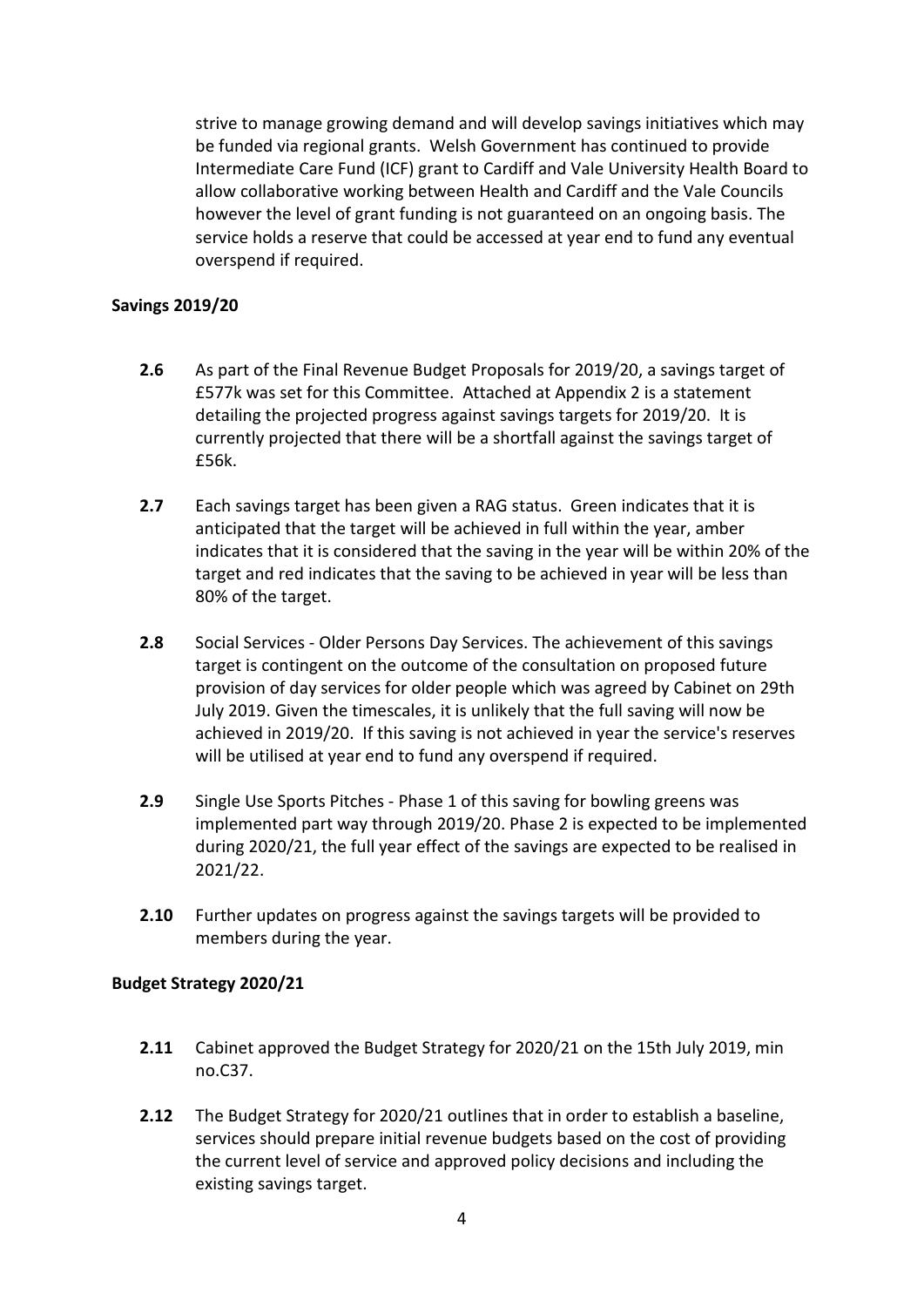- **2.13** Increases to budgets approved during the course of a financial year can restrict the freedom the Council has to allocate its resources to priorities during the following budget cycle when it is aware of all the competing demands. Consequently:
- Supplementary estimates will only increase the base budget if Council has given specific approval to this effect. Increases met by virement within a year will not be treated as committed growth.
- Directors should find the cost of increments and staff changes from their base budget unless the relevant specific approval has been given for additional funding.
- The effect of replacing grant from outside bodies that has discontinued will not be treated as committed growth. In addition, before any project or initiative that is to be met either wholly or partly by way of grant may proceed, the exit strategy must be approved.
- Certain items of unavoidable committed growth will continue and these include the effect of interest changes and the financing cost of the capital programme, increases in taxes, increases in levies and precepts charged by outside bodies and changes to housing benefits net expenditure.
- Services will be expected to achieve savings already approved by Cabinet as part of the 2019/20 final budget proposals and Directors are asked to continue work on achieving their Reshaping Services savings targets.
- It is envisaged that the costs of service development will need to be met from within the respective directorates.
- **2.14** Having regard to the above, it is therefore proposed in respect of the 2020/21 Budget Process that Directors be instructed to prepare initial revenue budgets in accordance with a timetable agreed by the Head of Finance. Preparation should be on the following basis:
- Capital charges, central accommodation costs and central support costs to be estimated centrally.
- Services to prepare baseline budgets on current service levels as set out in the 2019/20 Final Revenue Budget report.
- Budgets to be broken down subjectively and objectively in as much detail as deemed appropriate by the Head of Finance.
- Budget reports to include revised estimates for 2019/20.
- Full account to be taken of the revenue costs, other than debt charges, of new capital schemes coming into use.
- Minimum savings targets to be met initially as detailed in the 2019/20 Final Revenue Budget report. Any savings made directly by services over and above individual service targets to count towards future saving targets or to meet unavoidable service cost pressures.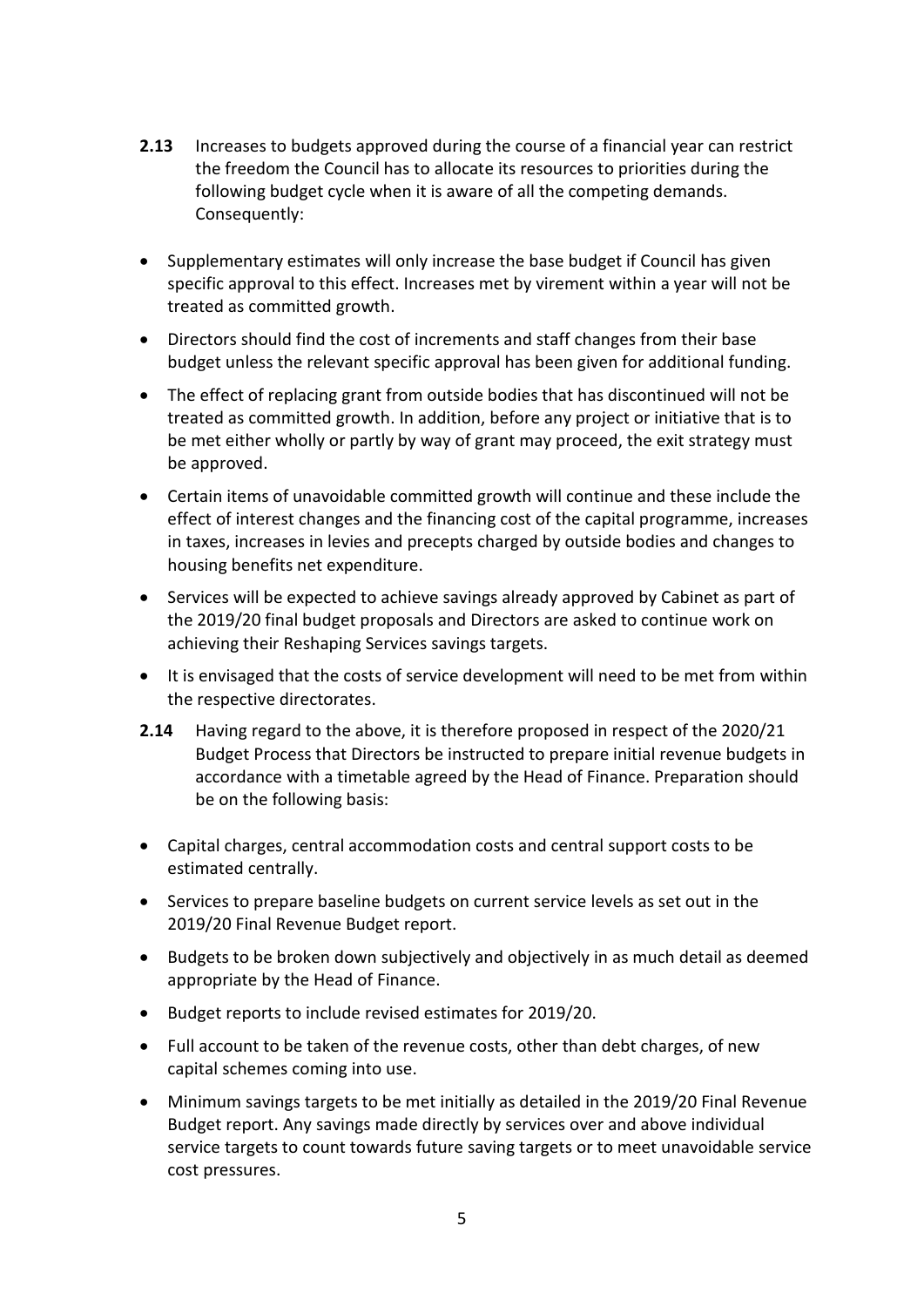- Directors will continue to draw up Service Plans that set out the aims and objectives for the service and any possible future developments and efficiencies.
- As stated previously, it is expected that the revenue costs of service development will need to be met from within the respective services (in particular, from the savings made). As such, no revenue bids are initially to be made. However, services may still be asked to identify and prioritise any burgeoning revenue cost pressures for consideration.

### **Medium Term Financial Plan**

- **2.15** The Medium Term Financial Plan (MTFP) 2019/20 to 2022/23 was presented to Cabinet on 7th October 2019 min no.C103. It considered the impact of different WG settlement scenarios and different increases in Council Tax.
- **2.16** The latest Plan factored in a managed level of cost pressures and pay awards at the same level as in 2019/20.
- **2.17** It modelled a council tax increase of 4.9%, being the increase agreed for 2019/20 and the possibility of increasing the level to the Welsh average which would be a possible increase of 10.4% in 2020/21, followed by a 6.2% increase in the next two consecutive years.
- **2.18** It also considered a scenario where the settlement from WG was a 1% reduction for the years 2020/21, 2021/22 and 2022/23 and also a cash neutral settlement.
- **2.19** The outcome of these scenarios was that if there is a cash neutral or 1% reduction in the settlement from Welsh Government and if there is a 4.9% increase in council tax for each year of this Plan, there remains between £10.470m and £14.986m of savings to be identified for the 3 years of the Plan. If the council tax was to be increased to and maintained at the welsh average, with a cash neutral or 1% reduction in the settlement from Welsh Government, there remains between £3.747m and £8.263m of savings to be identified for the 3 years of the Plan. This is after already planning for £748k of savings (excluding schools) for the same period.

#### **Provisional Settlement 2020/21**

- **2.20** The Council's provisional settlement has not yet been announced by WG. In previous years, the provisional RSG settlement was received from WG during October with the final settlement being received in December. The provisional settlement is expected this year in mid-December with the final settlement being received in February 2020.
- **2.21** Given the timescales set out in the budget strategy this means a significant amount of the preparation for the budget will need to be completed prior to receiving the final settlement.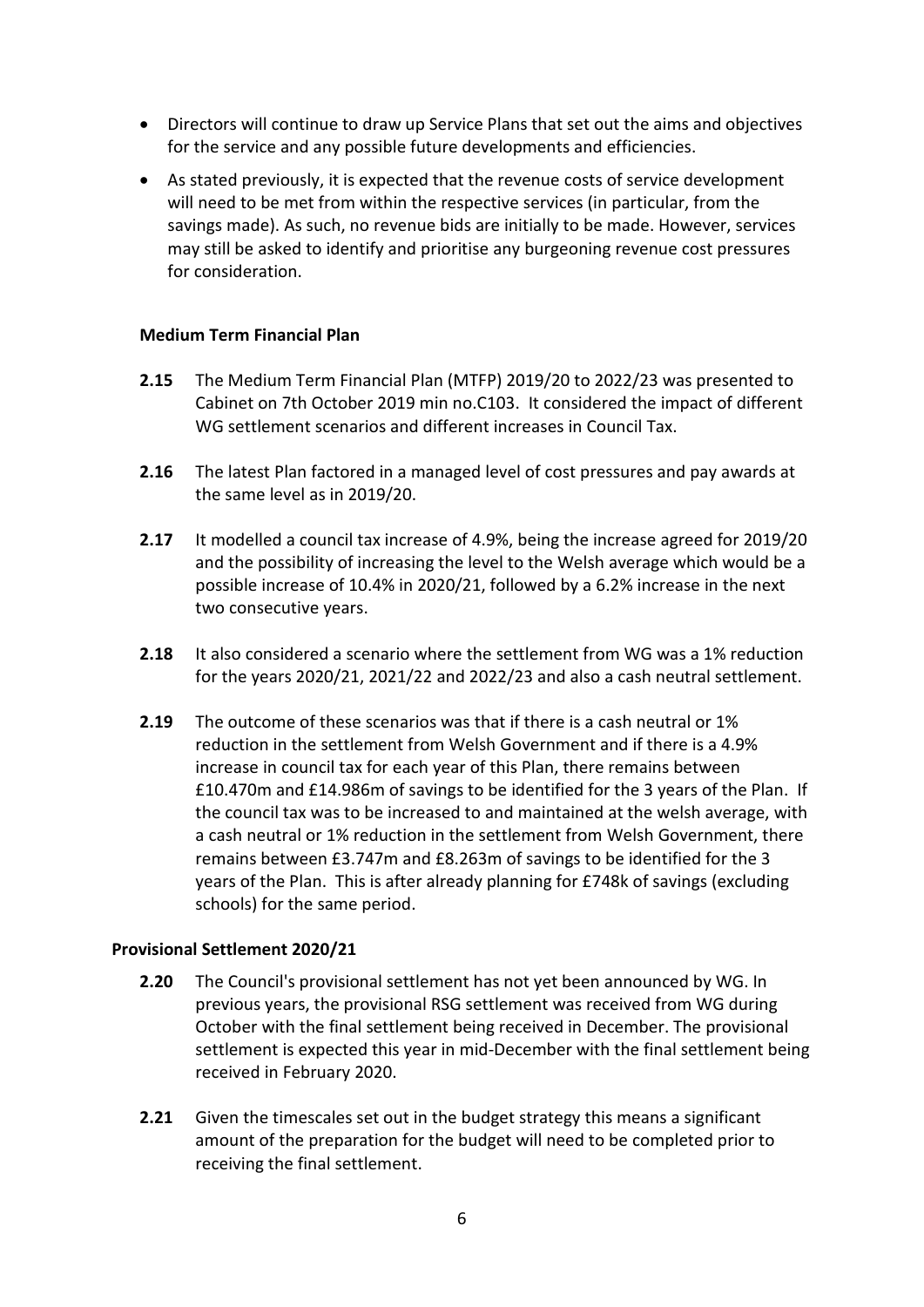**2.22** The late timescale for the settlement also delays the notifications that the Council receives regarding continuation of grant funding. In line with the budget strategy the withdrawal or reduction in grant funding should not give rise to committed growth within the budget. The service area should give consideration to the exit strategy that has been put in place in respect of the funding stream.

## **2020/21 Initial Budget Proposals**

- **2.23** As part of these initial proposals, it has been necessary to revisit the cost pressures facing services in order to build up a complete and up to date picture of the financial position of the Council. An updated list is shown in Appendix 3. These are not shown in any order of priority. Since the production of the MTFP the impact of additional pressures has been reviewed and are now included in the appendix. This has resulted in an increased level of cost pressures which will need to be assessed by the Budget Working Group as part of the final proposals.
- **2.24** There is still uncertainty regarding some of the assumptions made regarding pay costs. Pay awards for 2020/21 have not been agreed and have been included in these projections as a 2% increase.
- **2.25** The Council's employer pension contributions are reviewed every 3 years and are currently being reassessed to commence from 1st April 2020. The final budget proposals will be amended accordingly when further clarification is received from the actuaries.
- **2.26** Details of the proposed areas for savings for 2020/21 to 2021/22 are attached at Appendix 4. The savings do not include the cost of any potential redundancies. Further work is ongoing to identify future projects that will realise savings for the Council via the Reshaping Service process.
- **2.27** A summary of the base budget for this Committee for 2020/21 is attached at Appendix 5. This has been derived by adjusting the 2019/20 budget for items such as pay inflation and unavoidable growth, but does not include identified cost pressures or savings. These are shown as a note to the table and are further detailed in Appendix 3 and 4 respectively. Adjustments shown include the following :
- Asset Rents, International Accounting Standard (IAS) 19 Relates to accounting items outside the control of services. They reflect charges to services for the use of capital assets and adjustments in respect of pensions to comply with accounting standards.
- Recharges/Transfers Relates to changes in inter-service and inter Directorate recharges
- Pay Inflation This figure relates to pay awards for 2020/21.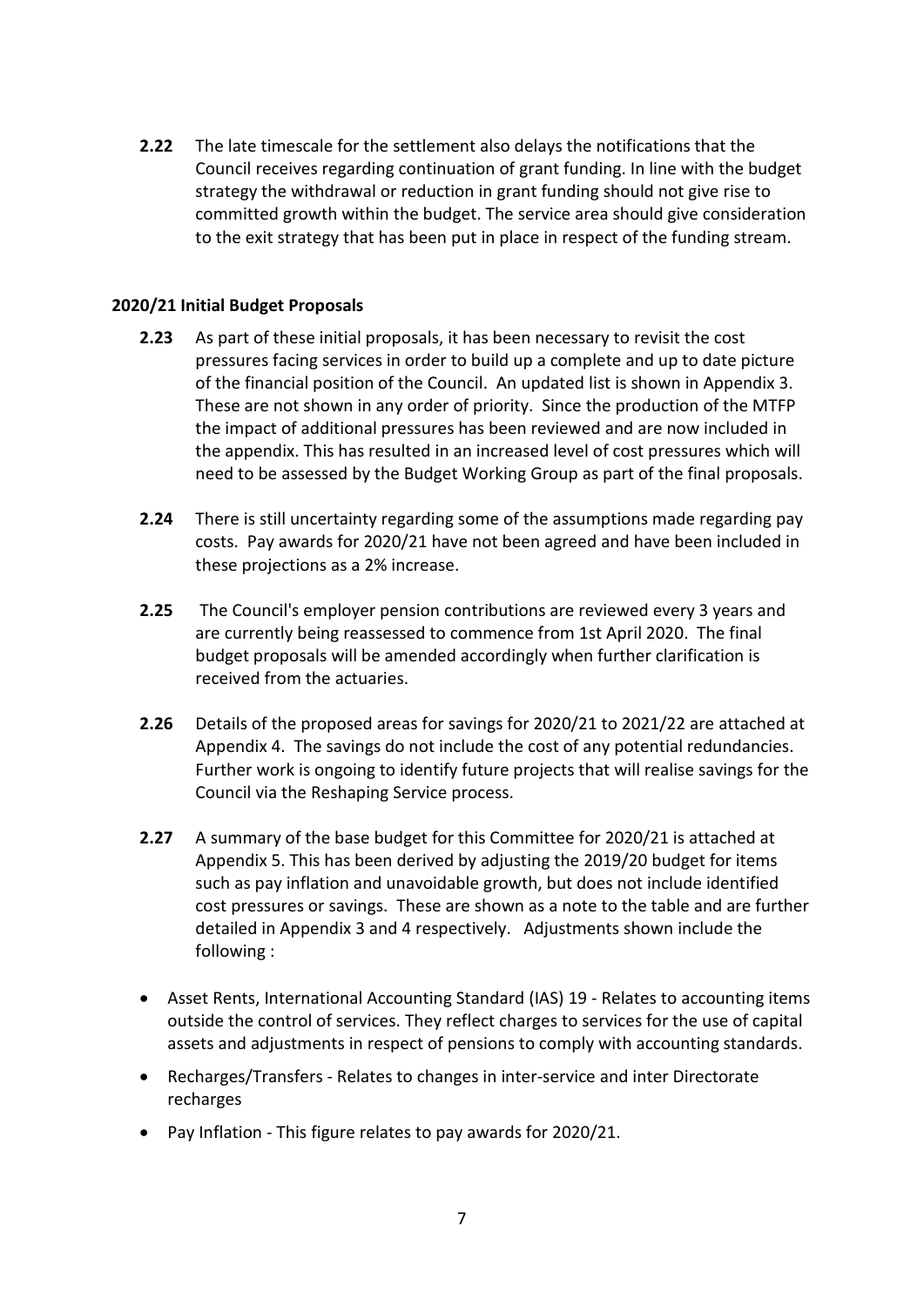- **2.28** Once the base budget for 2020/21 has been established, it must then be compared to the funding available to identify the extent of any shortfall.
- **2.29** Although the Council has not received its provisional settlement it has considered a number of scenarios as part of its MTFP which will now be updated in the context of the revised cost pressures submitted by service departments.
- **2.30** In scenario 1 with a cash neutral or flat settlement, which would provide the same funding to the Council as in 2019/20 and a projected AEF of £152.07m and Council Tax reflecting a 4.9% increase and standing at £77.655m, total available funding would be £229.725m. When compared to a base budget of £230.148m, this would result in a funding shortfall for 2020/21 of £0.423m.
- **2.31** If all identified cost pressures were funded, this would increase the shortfall to £10.481m. If all proposed savings were achieved, the shortfall would be reduced to £8.968m.
- **2.32** If the Council tax assumptions are further revised to take the Band D Council tax in line with the Welsh Average, which reflects a 10.4% increase, the shortfall would be £4.896m.

| <b>Scenario 1 Projected Budget Shortfall</b>              | 2020/21   |
|-----------------------------------------------------------|-----------|
| <b>Cash Neutral Settlement from WG</b>                    |           |
| <b>Funding Available</b>                                  | £000      |
| <b>Provisional AEF</b>                                    | 152,070   |
| Council Tax (incl 4.9% Increase)                          | 77,655    |
| Projected Funding Available                               | 229,725   |
|                                                           |           |
| <b>Base Budget</b>                                        | 231,148   |
| Use of Reserves                                           | (1,000)   |
| <b>Total Base Budget</b>                                  | 230,148   |
|                                                           |           |
| <b>Projected Shortfall Against Base Budget</b>            | (423)     |
|                                                           |           |
| Assume all Cost Pressures Funded                          | (10,058)  |
|                                                           |           |
| <b>Projected Shortfall with Cost Pressures Funded</b>     | (10, 481) |
|                                                           |           |
| Assume all Savings Achieved (including Schools)           | 1,513     |
|                                                           |           |
| <b>Projected Shortfall</b>                                | (8,968)   |
|                                                           |           |
| Increase Council Tax to Welsh Average (increase to 10.4%) | 4,072     |
|                                                           |           |
| <b>Projected Shortfall</b>                                | (4,896)   |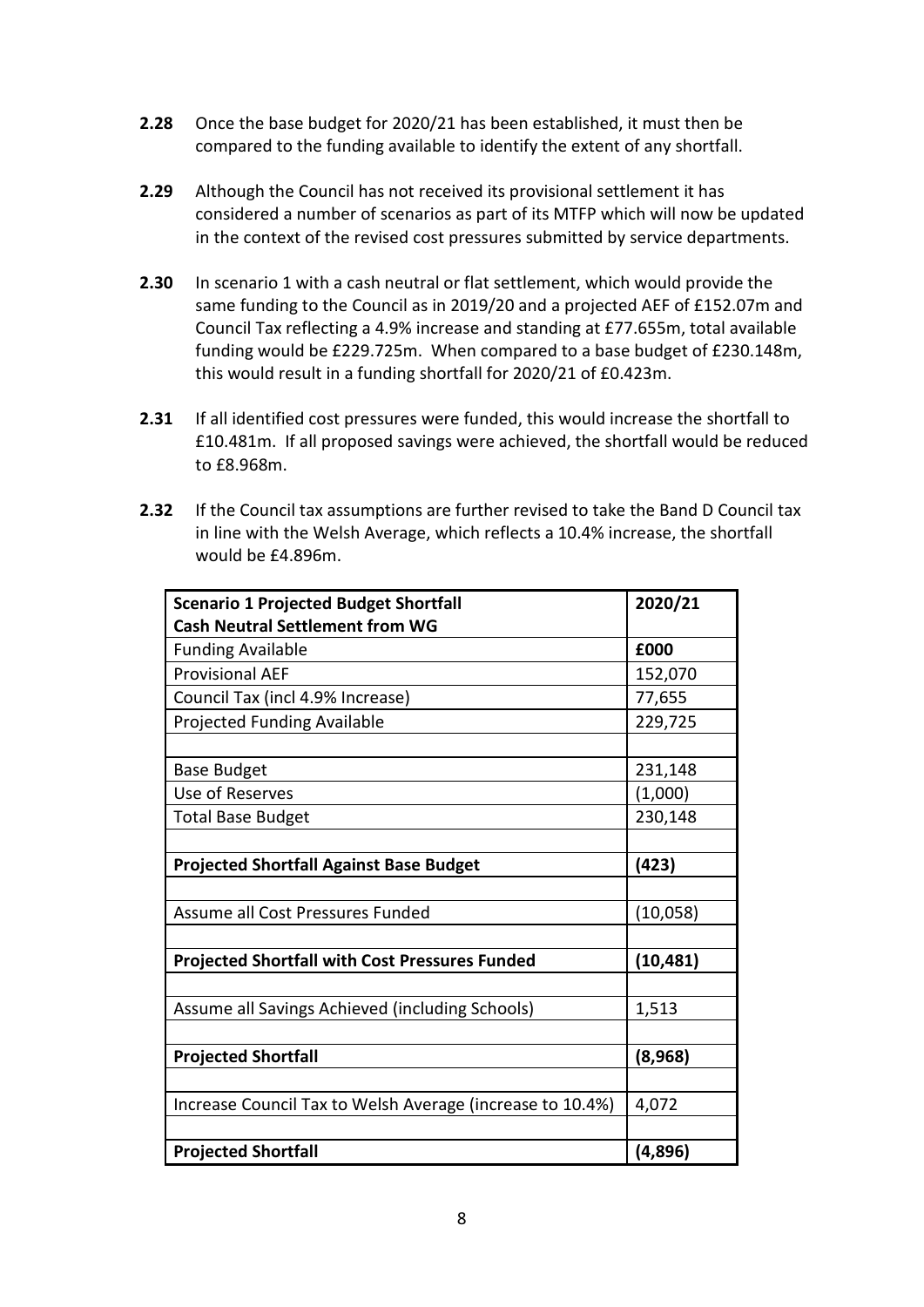- **2.33** In scenario 2 with a 1 % reduction in WG funding settlement and a projected AEF of £150.549m and Council Tax reflecting a 4.9% increase and standing at £77.655m, total available funding would be £228.204m. When compared to a base budget of £230.148m, this would result in a funding shortfall for 2020/21 of £1.944m.
- **2.34** If all identified cost pressures were funded, this would increase the shortfall to £12.002m. If all proposed savings were achieved, the shortfall would be reduced to £10.489m.
- **2.35** If the Council tax assumptions are further revised to take the Band D Council tax in line with the Welsh Average which reflects a 10.4% increase, the shortfall would be £6.417m.

| <b>Scenario 2</b>                                         | 2020/21   |
|-----------------------------------------------------------|-----------|
| <b>Projected Budget Shortfall</b>                         |           |
| <b>1% Reduction in WG Settlement</b>                      |           |
|                                                           | £000      |
| <b>Funding Available</b>                                  |           |
| <b>Provisional AEF</b>                                    | 150,549   |
| Council Tax (4.9% Increase)                               | 77,655    |
| Projected Funding Available                               | 228,204   |
|                                                           |           |
| <b>Base Budget</b>                                        | 231,148   |
| Use of Reserves                                           | (1,000)   |
| <b>Total Base Budget</b>                                  | 230,148   |
|                                                           |           |
| <b>Projected Shortfall Against Base Budget</b>            | (1, 944)  |
|                                                           |           |
| Assume all Cost Pressures Funded                          | (10,058)  |
|                                                           |           |
| <b>Projected Shortfall with Cost Pressures Funded</b>     | (12,002)  |
|                                                           |           |
| Assume all Savings Achieved (including Schools)           | 1,513     |
|                                                           |           |
| <b>Projected Shortfall</b>                                | (10, 489) |
|                                                           |           |
| Increase Council Tax to Welsh Average (increase to 10.4%) | 4,072     |
|                                                           |           |
| <b>Projected Shortfall</b>                                | (6, 417)  |

**2.36** A 1% increase in Council Tax at the 2019/20 Council Tax base equates to £740k. The level of increase in Council Tax will need to be carefully considered in parallel with the other options available to the Council in order to reduce the funding gap and to consider the impact on the residents of the Vale. As the population in the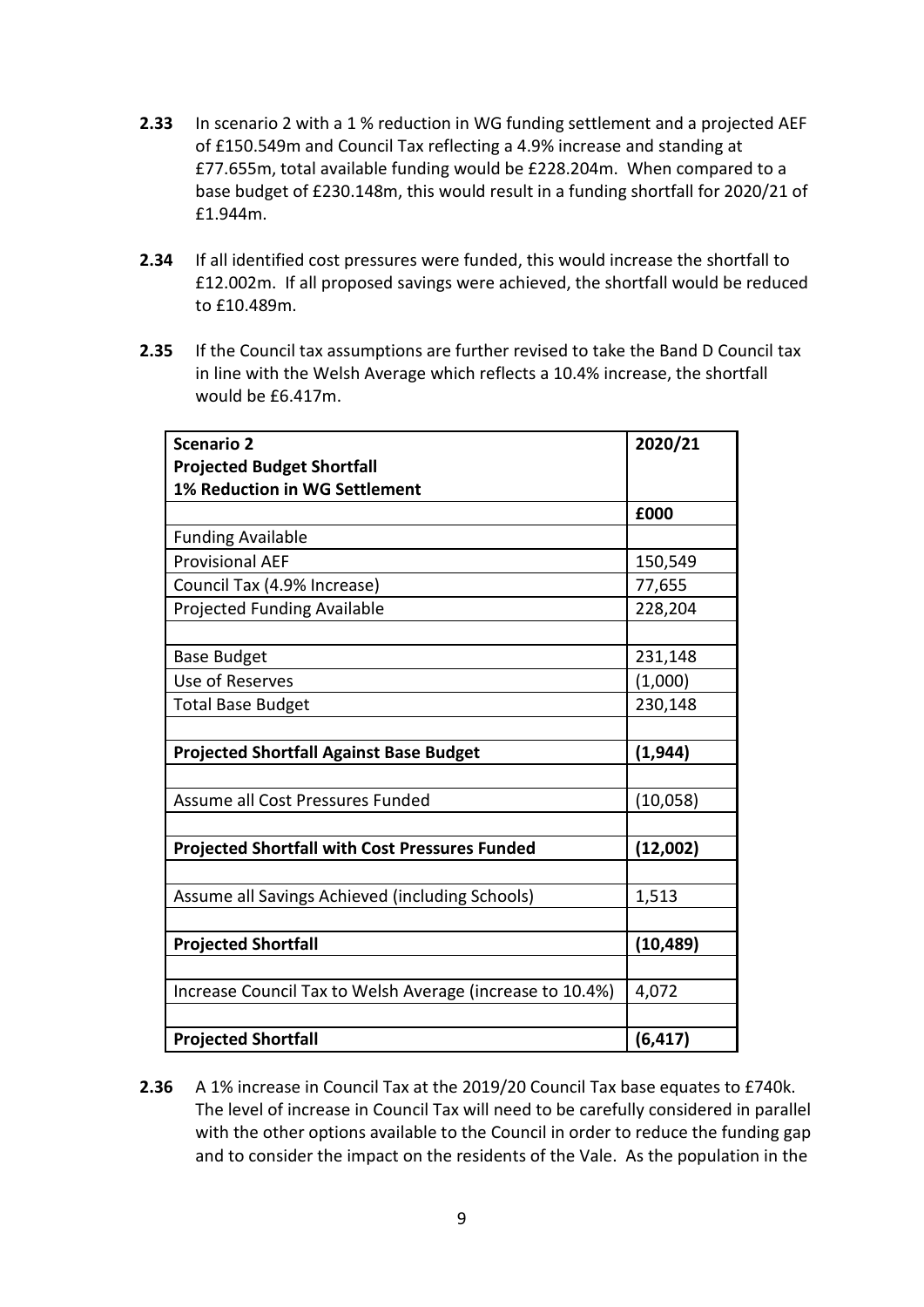Vale of Glamorgan has increased from the previous year there may also be additional funding from the change in the Council Tax base.

- **2.37** The shortfall above is also based on the assumption that the savings target of £1.513m set for 2020/21 will be achieved in full. While all services are working towards achieving their 2020/21 targets, not all savings will be achieved in full for 2019/20. The potential for re-profiling savings will need to be assessed when setting the budget for 2020/21.
- **2.38** Further work will be undertaken by the Budget Working Group (BWG) in order to achieve a balanced budget for the final budget proposals for 2020/21. This will include a review of the use of reserves, a review around an increase in council tax, a review of all cost pressures, possible changes to the approved saving targets, a review of the inflation assumptions and the current financial strategies.
- **2.39** The BWG will consider the results of the budget engagement process in determining priorities for future savings and service delivery and the possible increase in Council Tax.

### **Next Steps**

- **2.40** The next stage is for the estimates to be submitted to Scrutiny Committees for consultation. Committees are asked to review the level of cost pressures with a view to suggesting ways in which these could be managed downwards and/or mitigated and to consider proposals for savings. Corporate Performance and Resources Scrutiny Committee is the lead Scrutiny Committee and will consider both the Initial Revenue Budget Proposals and any recommendations that other Scrutiny Committees have made. The responses of Scrutiny Committee must be made no later than the 19th December 2020.
- **2.41** The BWG will hold a series of meetings in November and December 2019 with the relevant Cabinet Members and officers to consider the budget proposals and they will submit their recommendations so that the Cabinet may make its final budget proposal. Before making its recommendation, the BWG will consider the comments made by Scrutiny, together with the results of consultation. The final proposals to Cabinet will include a review of the financial strategies required to achieve a balanced budget, which is sustainable in future years. Currently, the approved timetable requires Cabinet to approve the final budget proposals by no later than 3rd February 2020 and that Cabinet's final budget proposals will be considered by Council at a meeting to be held 24th February 2020 to enable the Council Tax to be set by 11th March 2020.
- **3. How do proposals evidence the Five Ways of Working and contribute to our Well-being Objectives?**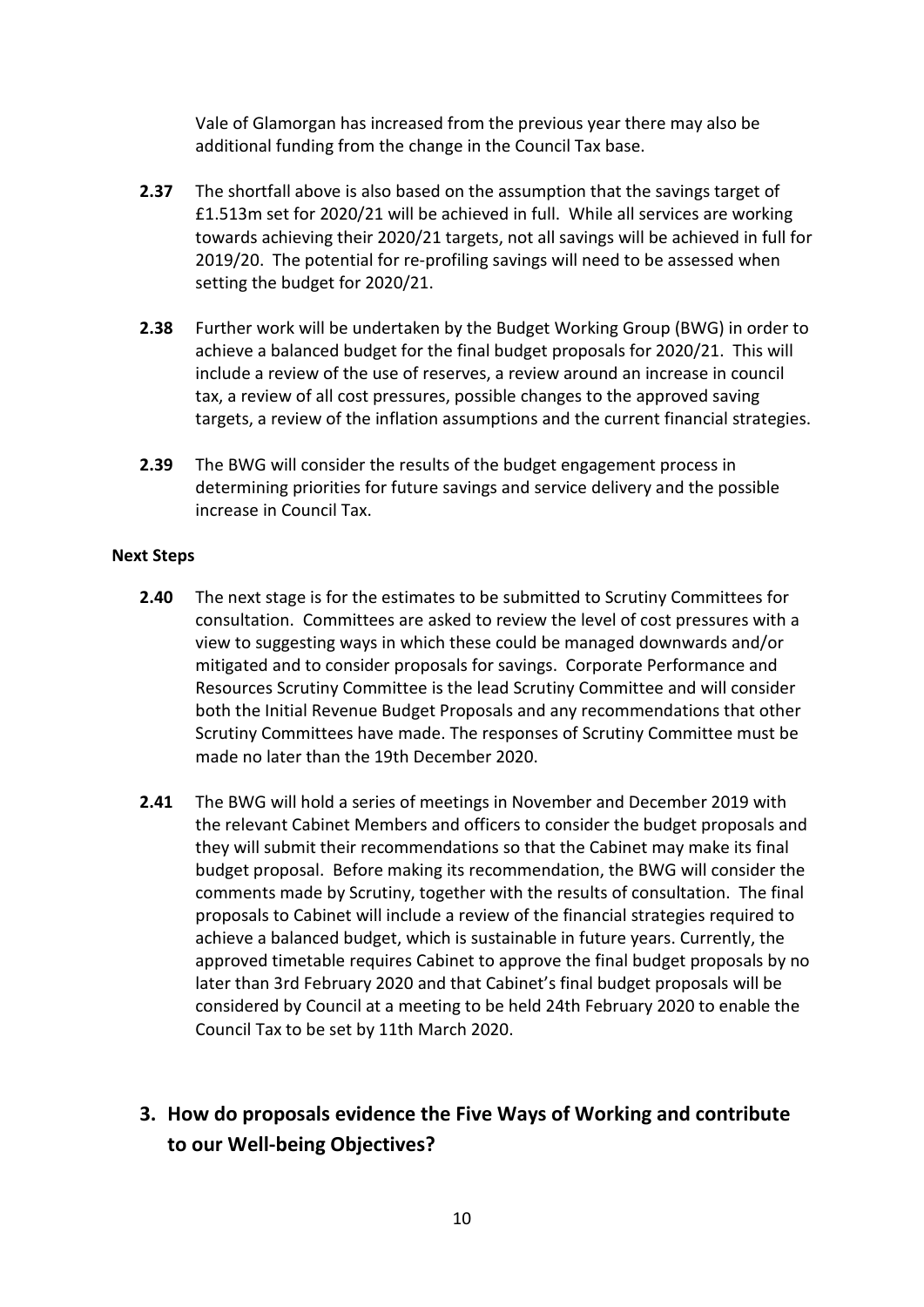- **3.1** The BWG will ensure that budget proposals consider the requirements of the Well-being of Future Generations Act and the Council's 4 well-being outcomes as detailed in the Corporate Plan.
- **3.2** The Budget Working Group will also ensure that the budget proposals reflect the 5 ways of working which are;

o Looking to the long term - The budget proposals are a means of planning for the future and take a strategic approach to ensure services are sustainable and that future need and demand for services is understood.

o Taking an integrated approach - The budget proposals highlight and encourages ways of working with partners.

o Involving the population in decisions – As part of the budget proposal process there has been engagement with residents, customers and partners.

o Working in a collaborative way – The budget proposals recognises that more can be achieved and better services can be provided by collaboration and it encourages this as a way of working in the future.

o Understanding the root cause of issues and preventing them – The budget process is proactive and allows an understanding of the financial position so that issues can be tackled at the source.

## **4. Resources and Legal Considerations**

### **Financial**

- **4.1** Based on the assumption that all cost pressures will be funded in full, the estimated funding shortfall for 2020/21 will be £8.968m assuming a cash neutral settlement from WG and a 4.9% increase in Council Tax. If Council Tax is further increased in line with the Welsh average to shortfall for 2020/21 will be £4.896m.
- **4.2** If the settlement from WG reflects a 1% reduction in AEF, with all cost pressures being funded in full and the Council proceed with a 4.9% increase in Council Tax the estimated funding shortfall will be £10.489m. If Council Tax is further increased in line with the Welsh average to shortfall for 2020/21 will be £6.417m
- **4.3** WG has not issued details regarding the level of funding post 2020/21, however, it is anticipated that there will be further reductions in funding for Local Government going forward. It is therefore important that Directors achieve approved savings and look to mitigate further cost pressures through alternative means of service delivery and collaborative ventures.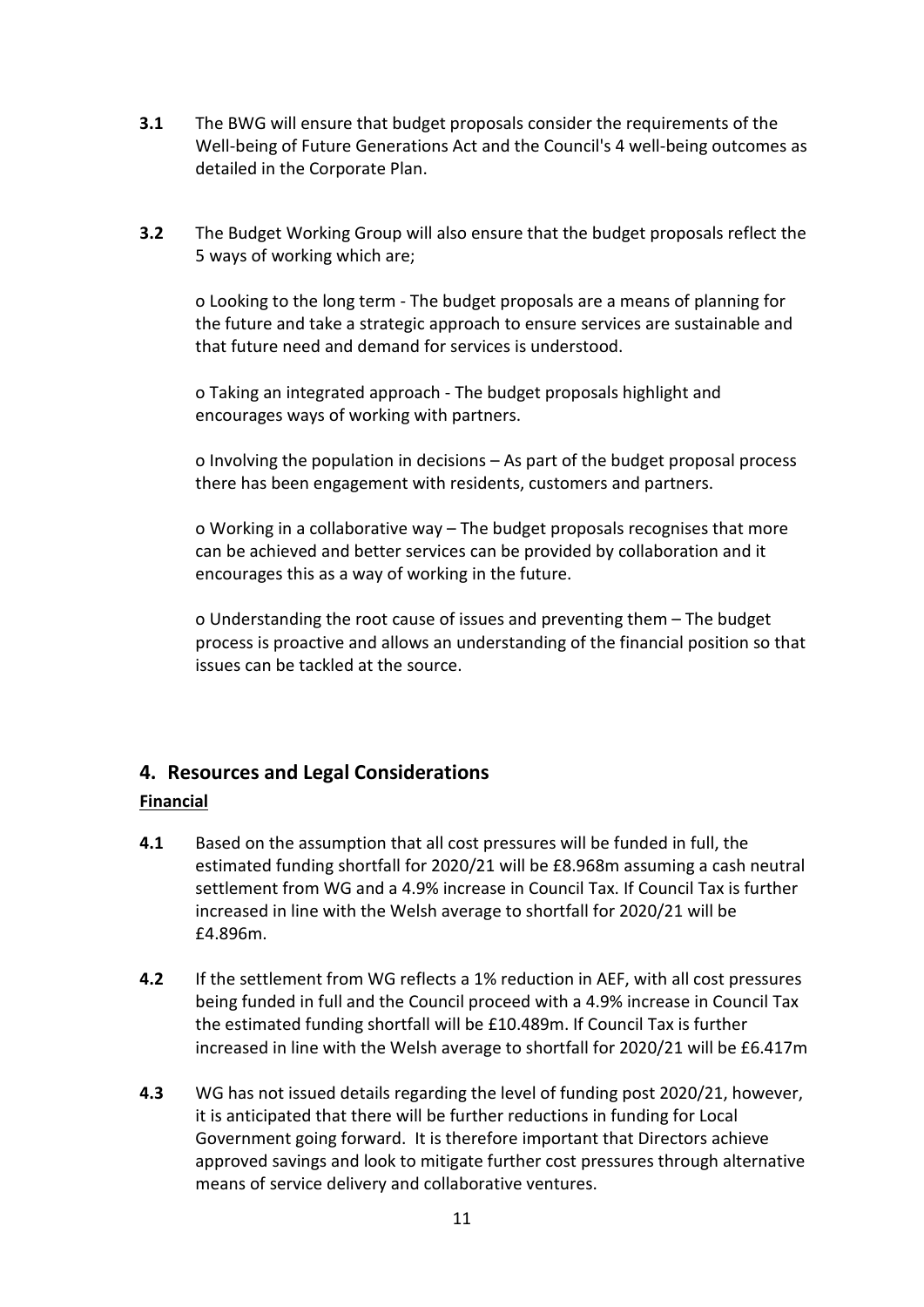- **4.4** Reserves are a way of setting aside funds from budgets in order to provide security against future levels of expenditure and to manage the burden across financial years. Funds no longer required may be transferred to the Council Fund and then set aside for other purposes or used to reduce council tax.
- **4.5** The Council has always taken a prudent approach with regard to specific reserves and used them to mitigate known risks (financial and service) and contingent items, e.g. Insurance Fund. Other reserves have been established to fund Council priorities, and in particular the Capital Programme. This is important as the Council has limited capacity to realise sufficient sums from the sale of assets for capital investment. Sums have also been set aside to aside t assist in budget management, e.g. Early Retirement Fund.
- **4.6** The Council Fund Reserve as at 31st March 2020 is projected to stand at £15.636m. There is also a £1m approved use of this reserve in 2020/21. This contribution will be further considered by the BWG when setting the 2020/21 budget, however, use of this reserve to balance the revenue budget will result in a higher level of savings being required in future years. The Section 151 Officer currently believes that the minimum balance on the Council Fund Reserve should be no less than £7m. This is considered sufficient to cover unforeseen expenditure whilst, in the short term, maintaining a working balance. Unforeseen expenditure can be substantial and several instances can occur in a year. Whilst there is no set requirement for the minimum level for the Council Fund Reserve, some commentators use 5% of the net budget as a guide. For the Vale this is around £11m. However, in view of the prudent approach the Council takes with regard to specific reserves, £7m is considered a reasonable minimum.
- **4.7** The Council presently benefits from a reasonable level of reserves, however, they are not inexhaustible and have taken years of careful financial management to develop to their current level. As part of the usual Budget process, an examination of the level of reserves is undertaken to ascertain their adequacy and strategy for use. A view to their level (i.e. whether the amount held in the fund is sufficient to requirements) and purpose (i.e. whether the need to hold the fund is still relevant) has been taken. The requirement for each specific reserve has also been considered in light of the Council's priorities and at this stage of the budget process no transfers between reserves are proposed.
- **4.8** Appendix 6 sets out the Committee's actual reserves as at 31st March 2019 and shows the estimated reserves balance for each year up to 31st March 2023.
- **4.9** The Council is planning to use a considerable amount of its specific reserves over the coming years, however, as reserves are a non-recurring means of funding, they can only be used as part of a specific financial strategy. The use of all reserves will be reviewed further, by the BWG, as part of the final budget setting process.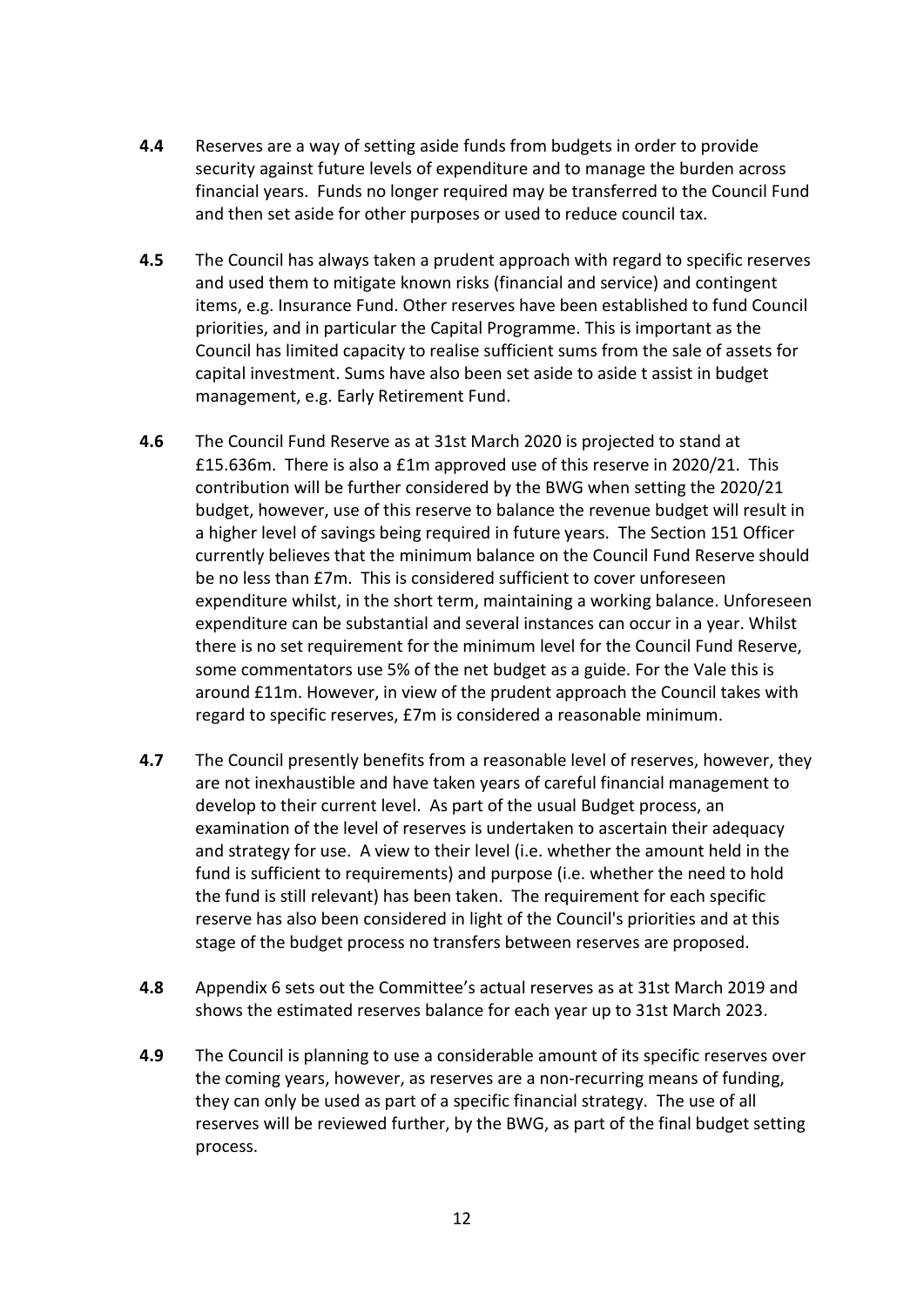## **Employment**

**4.10** Not all the savings required to meet the shortfall in funding will result in a reduction in staffing. Although the impact on individuals is likely to be mitigated as a result of natural wastage and the deletion of vacant posts, it is, nevertheless, expected that there will be a number of redundancies. The trade unions will be consulted on the details of any possible redundancies once known. Staffing implications relating to budget pressures within schools will need to be considered by individual governing bodies.

## **Legal (Including Equalities)**

- **4.11** The Council is required under statute to fix its council tax by 11th March 2020 and in order to do so will have to agree a balanced revenue budget by the same date.
- **4.12** These initial budget proposals have due regard to the requirements of the Council's Strategic Equality Plan including the Equalities Act 2010 and Public Sector Equality Duty for Wales. The subsequent development of individual strategies for achieving savings will require the completion of Equality Impact Assessments. This involves systematically assessing the likely (or actual) effects of policies on individuals who have a range of protected characteristics under the Act.

## **5. Background Papers**

- **5.1** Medium Term Financial Plan 2019/20 to 2022/23
- **5.2** Budget Strategy 2020/21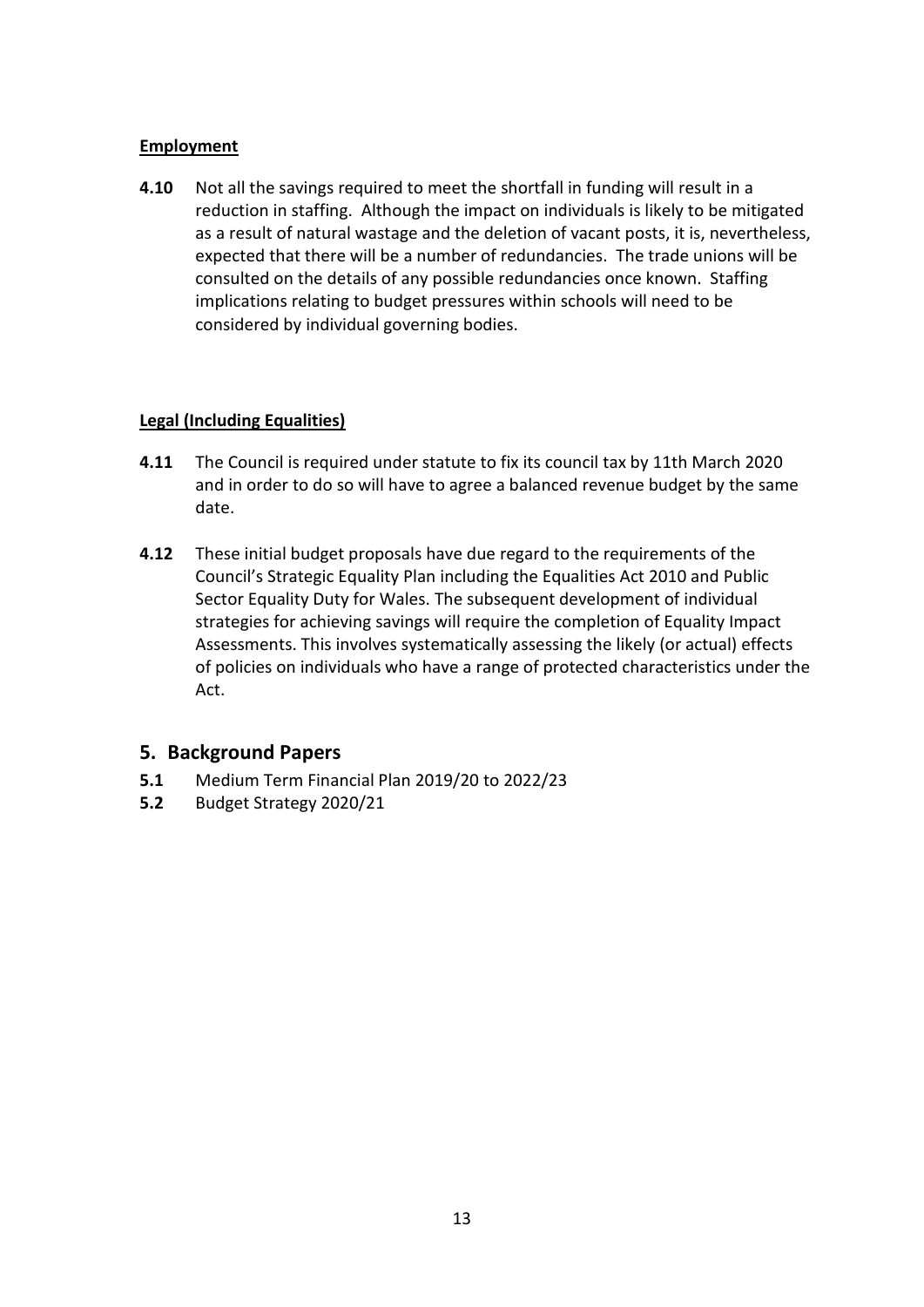#### **AMENDED BUDGET 2019/20 APPENDIX 1**

|                                    | 2019/20         | <b>ASSET RENTS,</b>    | 2019/20        |
|------------------------------------|-----------------|------------------------|----------------|
|                                    | <b>ORIGINAL</b> | <b>IAS19.</b>          | <b>AMENDED</b> |
|                                    | <b>AMENDED</b>  | <b>TRANSFERS &amp;</b> | <b>BUDGET</b>  |
|                                    | <b>BUDGET</b>   | <b>RECHARGES</b>       |                |
|                                    | £,000           | £,000                  | £,000          |
|                                    |                 |                        |                |
| Children and Young People          | 16,098          | 97                     | 16,195         |
| <b>Adult Services</b>              | 47,957          | (54)                   | 47,903         |
| Resource Management & Safeguarding | 272             |                        | 281            |
| Leisure Services                   | 1,350           | (230)                  | 1,120          |
| <b>COMMITTEE TOTAL 2019/20</b>     | 65,677          | (178)                  | 65,499         |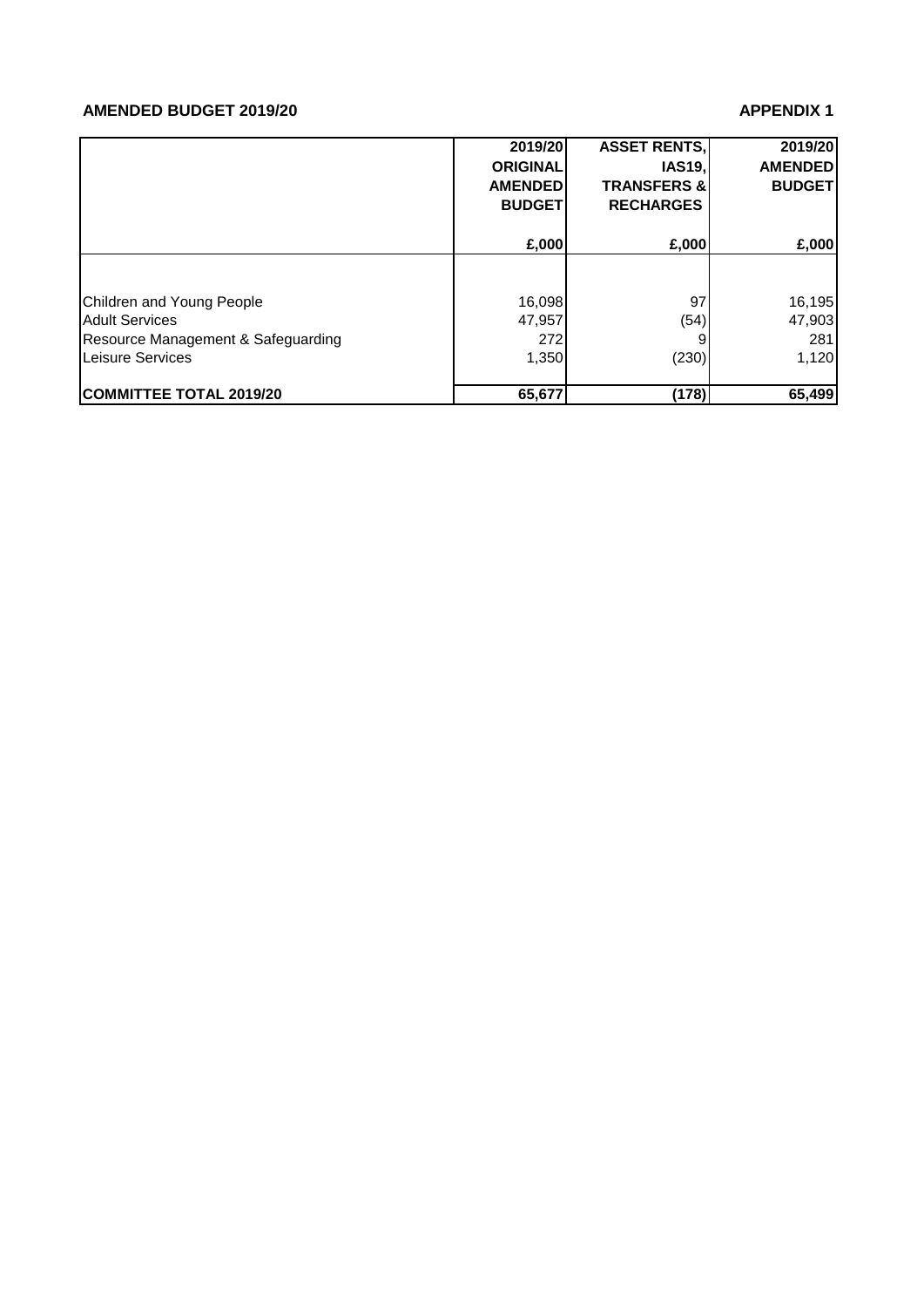#### **APPROVED SAVINGS 2019/20 APPENDIX 2**

|  |  | <b>APPENDIX 2</b> |  |  |  |  |
|--|--|-------------------|--|--|--|--|
|--|--|-------------------|--|--|--|--|

| <b>Title of Saving</b>                        | <b>Description of Saving</b>                                                                                      | <b>Total</b><br><b>Saving</b> | Projected<br><b>Saving</b> | <b>RAG</b><br><b>Status</b> | Update Comments, Issues &<br><b>Actions</b>                                                                                                                       | <b>Relevant Scrutiny</b><br><b>Committee</b> | <b>Project Manager</b> |
|-----------------------------------------------|-------------------------------------------------------------------------------------------------------------------|-------------------------------|----------------------------|-----------------------------|-------------------------------------------------------------------------------------------------------------------------------------------------------------------|----------------------------------------------|------------------------|
|                                               |                                                                                                                   | £000                          | £000                       |                             |                                                                                                                                                                   |                                              |                        |
| <b>Childrens Services</b>                     |                                                                                                                   |                               |                            |                             |                                                                                                                                                                   |                                              |                        |
| Psychology Support for Foster Carers          | Savings from the commissioning of psychology<br>support to offer a therapeutic service to foster<br>carers        | 60                            | 60                         | Green                       | Saving will be achieved                                                                                                                                           | Health Living &<br>Social Care               | <b>Rachel Evans</b>    |
| Digital Employee - Hybrid Mail                | Savings from reduced postage due to hybrid<br>mail                                                                | $\mathbf{1}$                  | 1                          | Green                       | Savings alllocated and budgets<br>reduced accordingly                                                                                                             | Health Living &<br>Social Care               | <b>Rachel Evans</b>    |
| <b>Third Party Spend</b>                      | Savings from external procurement                                                                                 | 88                            | 88                         | Green                       | Savings alllocated and budgets<br>reduced accordingly                                                                                                             | Health Living &<br>Social Care               | Rachel Evans           |
| <b>Total Childrens Services</b>               |                                                                                                                   | 149                           | 149                        | Green                       | 100%                                                                                                                                                              |                                              |                        |
| <b>Adults Services</b>                        |                                                                                                                   |                               |                            |                             |                                                                                                                                                                   |                                              |                        |
| <b>Older Persons Day Services</b>             | Review of service provision                                                                                       | 40                            | 0                          | Red                         | Consultation on proposed future<br>provision of day services for older<br>people agreed by Cabinet on 29th<br>July 2019, dependent on outcome of<br>consultation. | Health Living &<br>Social Care               | Suzanne Clifton        |
| <b>Maximising Reablement</b>                  | Savings resulted from decreased on-going cost<br>of packages of domiciliary care for people<br>accessing services | 100                           | 100                        | Green                       | Achieved through robust review of<br>packages and reducing the ongoing<br>level of care and support required.                                                     | Health Living &<br>Social Care               | Suzanne Clifton        |
| <b>Direct Payments</b>                        | Converting existing clients to direct payments                                                                    | 50                            | 50                         | Green                       | Conversion of packages of care to<br><b>Direct Payments arrangements</b><br>continue to achieving the planned<br>saving in this area.                             | Health Living &<br>Social Care               | Suzanne Clifton        |
| Charging & Income Generation/Debt<br>Recovery | Income from introducing charges for services as<br>allowed by legislation                                         | 50                            | 50                         | Green                       | Review of financial processes within<br>VCRS and introduction of WCCIS<br>finance module will seek to achieve<br>this savings target                              | Health Living &<br>Social Care               | Suzanne Clifton        |
| Review of Complex Cases                       |                                                                                                                   | 30                            | 30                         | Green                       | Savings achieved through robust<br>review and securing alternative<br>funding e.g. CHC/Joint funded<br>Packages Of Care                                           | Health Living &<br>Social Care               | Suzanne Clifton        |
| Digital Employee - Hybrid Mail                | Savings from reduced postage due to hybrid<br>mail                                                                | $\mathbf{1}$                  | $\mathbf{1}$               | Green                       | Savings achieved                                                                                                                                                  | Health Living &<br>Social Care               | Suzanne Clifton        |
| <b>Third Party Spend</b>                      | Savings from external procurement                                                                                 | 107                           | 107                        | Green                       | Savings achieved                                                                                                                                                  | Health Living &<br>Social Care               | Suzanne Clifton        |
| <b>Total Adults Services</b>                  |                                                                                                                   | 378                           | 338                        | Amber                       | 89%                                                                                                                                                               |                                              |                        |
|                                               |                                                                                                                   |                               |                            |                             |                                                                                                                                                                   |                                              |                        |
| <b>Resource Management &amp; Safeguarding</b> |                                                                                                                   |                               |                            |                             |                                                                                                                                                                   |                                              |                        |
| <b>Third Party Spend</b>                      | Savings from external procurement                                                                                 | 18                            | 18                         | Green                       | Savings alllocated and budgets<br>reduced accordingly                                                                                                             | Health Living &<br>Social Care               | Amanda Phillips        |
| <b>Total Resource Management &amp;</b>        |                                                                                                                   | 18                            | 18                         | Green                       | 100%                                                                                                                                                              |                                              |                        |
|                                               |                                                                                                                   |                               |                            |                             |                                                                                                                                                                   |                                              |                        |
| <b>Neighbourhood Services and Transport</b>   |                                                                                                                   |                               |                            |                             |                                                                                                                                                                   |                                              |                        |
| <b>Reshaping Services</b>                     | Single Use Sports facilities                                                                                      | 32                            | 16                         | Red                         | Bowling Clubs due to transfer 1st<br>October 2019                                                                                                                 | Health Living &<br>Social Care               | Emma Reed              |
| <b>Total Neighbourhood Services and</b>       |                                                                                                                   | 32                            | 16                         | Red                         | 50%                                                                                                                                                               |                                              |                        |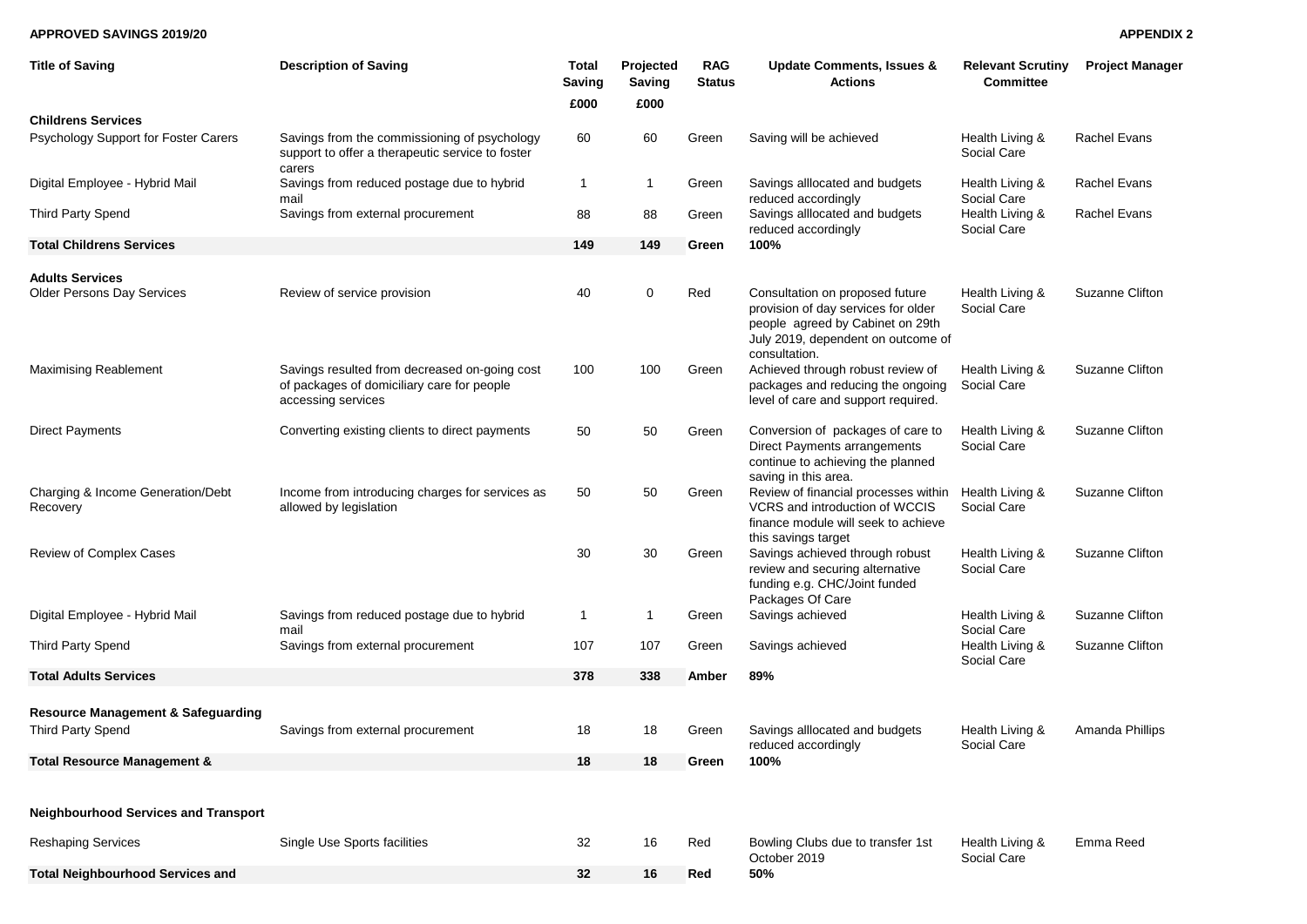| <b>Title of Saving</b>                                                                                                      | <b>Description of Saving</b> | <b>Total</b><br>Saving | Projected<br>Saving | <b>RAG</b><br><b>Status</b> | <b>Update Comments, Issues &amp;</b><br><b>Actions</b> | <b>Relevant Scrutiny</b><br><b>Committee</b> | <b>Project Manager</b> |
|-----------------------------------------------------------------------------------------------------------------------------|------------------------------|------------------------|---------------------|-----------------------------|--------------------------------------------------------|----------------------------------------------|------------------------|
| <b>TOTAL</b>                                                                                                                |                              | 577                    | 521                 | Amber                       | 90%                                                    |                                              |                        |
| Green $=$ on target to achieve in full<br>Amber = forecast within 20% of target<br>$Red =$ forecast less than 80% of target |                              | Shortfall              | 56                  |                             |                                                        |                                              |                        |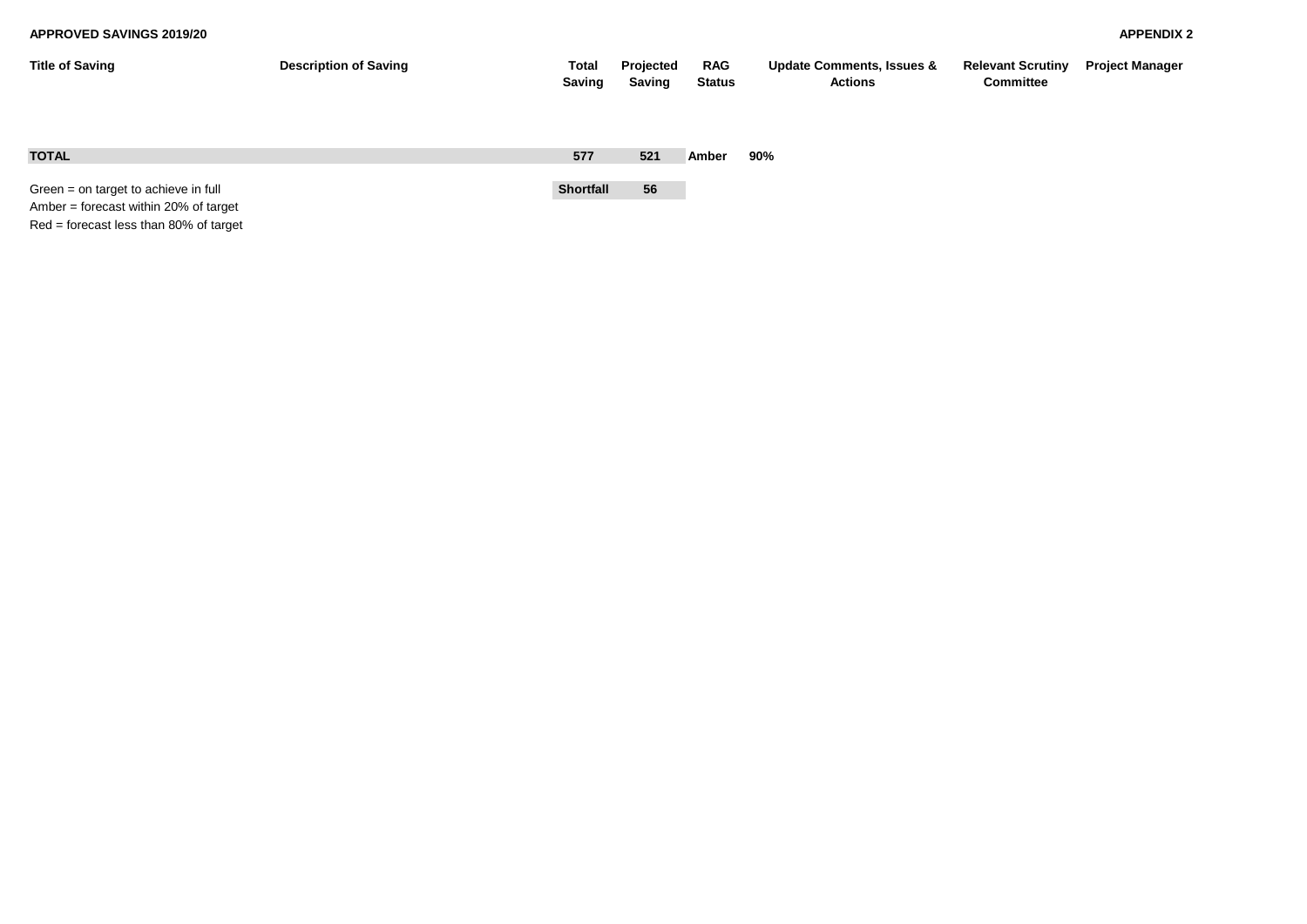| No.                      | <b>Service</b>                                                                                                                                                                                                                                                                                                                                                                                                                                                                                                                                                                                                                                                 | 2020/21   | 2021/22   | 2022/23     |
|--------------------------|----------------------------------------------------------------------------------------------------------------------------------------------------------------------------------------------------------------------------------------------------------------------------------------------------------------------------------------------------------------------------------------------------------------------------------------------------------------------------------------------------------------------------------------------------------------------------------------------------------------------------------------------------------------|-----------|-----------|-------------|
|                          |                                                                                                                                                                                                                                                                                                                                                                                                                                                                                                                                                                                                                                                                | £'000     | £'000     | £'000       |
|                          | Directorate: Social Services                                                                                                                                                                                                                                                                                                                                                                                                                                                                                                                                                                                                                                   |           |           |             |
|                          | <b>Children &amp; Young People</b>                                                                                                                                                                                                                                                                                                                                                                                                                                                                                                                                                                                                                             |           |           |             |
| $\overline{\mathsf{S}1}$ | <b>External Placements:</b> This remains the area of greatest pressure where both complexity, increasing demands and unpredictability impact. This also includes<br>a small amount of social work capacity to manage this increase in growth. The Division is continuing its programme of work to reduce the number of children<br>looked after and the use of high cost placements, but this will not be able to bring the spend within budget within the short or medium term.                                                                                                                                                                               | 1,305     | $\Omega$  | $\Omega$    |
| $\overline{\mathsf{S2}}$ | Recruitment and Retention of Foster Carers - The Council needs to recruit and retain more foster carers to support its ability to place children looked after<br>in house in local placements and reduce its reliance on costly external placements. The Council is out of step with other parts of Wales in not having<br>increased its payments to carers for over 10 years.                                                                                                                                                                                                                                                                                 | 308       | 90        | 90          |
|                          | <b>Total for Children &amp; Young People</b>                                                                                                                                                                                                                                                                                                                                                                                                                                                                                                                                                                                                                   | 1,613     | <b>90</b> | 90          |
|                          | <b>Adults Services</b>                                                                                                                                                                                                                                                                                                                                                                                                                                                                                                                                                                                                                                         |           |           |             |
| $\overline{\text{S3}}$   | Provider Fees and Quality Assurance - There is continuing challenge by providers to increase fees to meet their costs. Additional capacity is required to<br>manage contract monitoring arrangements as a result of a number of significant quality assurance issues with providers. Numerous historical pressures<br>continue to impact the committed spend for commissioned services, including National Living Wage, Sleep - Ins, HMRC regulations re travel time, auto<br>enrolment of pensions and now the increased burden of registration costs for domiciliary care workers under Regulation and Inspection of Social Care (RISC)<br>(Wales) Act 2016. | 1,446     | 1,446     | 1,446       |
| S <sub>4</sub>           | Demographic changes and increased demand - Our aging population continues to grow across the Vale of Glamorgan, with an ongoing planned increase<br>in the over 85s. The waiting list is increasing although all cases are risk assessed and prioritised. Changes in legislation have also seen a direct correlation<br>in significant increased activity within Safeguarding and also Mental Health services and therefore the workforce needs to be increased.                                                                                                                                                                                               | 825       | 825       | 825         |
| S <sub>5</sub>           | Increase to the Capital Limit - This relates to the effects of the increasing the capital limit to £40k for residential services. In previous years WG funding of<br>£260k has mitigated some of this pressure but there remains a deficit of £53k.                                                                                                                                                                                                                                                                                                                                                                                                            | 53        | $\Omega$  | $\mathbf 0$ |
| S6                       | Supported Living Contract - Additional investment to sustain supported living accommodation contract and costs following procurement of the service in<br>2020/21.                                                                                                                                                                                                                                                                                                                                                                                                                                                                                             | 158       | $\Omega$  | $\mathbf 0$ |
| $\overline{\mathsf{S}7}$ | Joint Equipment Store - A review has been completed by the Joint Project Board so that partner contributions are based on activity instead of historic<br>allocations. The Council's contribution will increase by £48k.                                                                                                                                                                                                                                                                                                                                                                                                                                       | 48        | $\Omega$  | $\Omega$    |
|                          | <b>Total for Adults Services</b>                                                                                                                                                                                                                                                                                                                                                                                                                                                                                                                                                                                                                               | 2,530     | 2,271     | 2,271       |
|                          | <b>Resource Management &amp; Safeguarding</b>                                                                                                                                                                                                                                                                                                                                                                                                                                                                                                                                                                                                                  |           |           |             |
| S <sub>8</sub>           | Independent Reviewing Officers (IRO) - With the introduction of the 2014 Act there are specific duties of the IRO that requires them to monitor the care<br>plan between reviews through active engagement with the child. Recent practice guides have detailed IRO visiting between reviews should take place and<br>also highlighting the role's duty to engage in QA functions. Further capacity is required to enable the team to fulfil all its duties and requirements.                                                                                                                                                                                  | 60        | $\Omega$  | $\Omega$    |
|                          | <b>Total for Resource Management &amp; Safeguarding</b>                                                                                                                                                                                                                                                                                                                                                                                                                                                                                                                                                                                                        | <b>60</b> | 0         | $\bf{0}$    |
|                          |                                                                                                                                                                                                                                                                                                                                                                                                                                                                                                                                                                                                                                                                |           |           |             |

| <b>Committee Total</b> |  |
|------------------------|--|
|------------------------|--|

**Committee Total 4,203 2,361 2,361**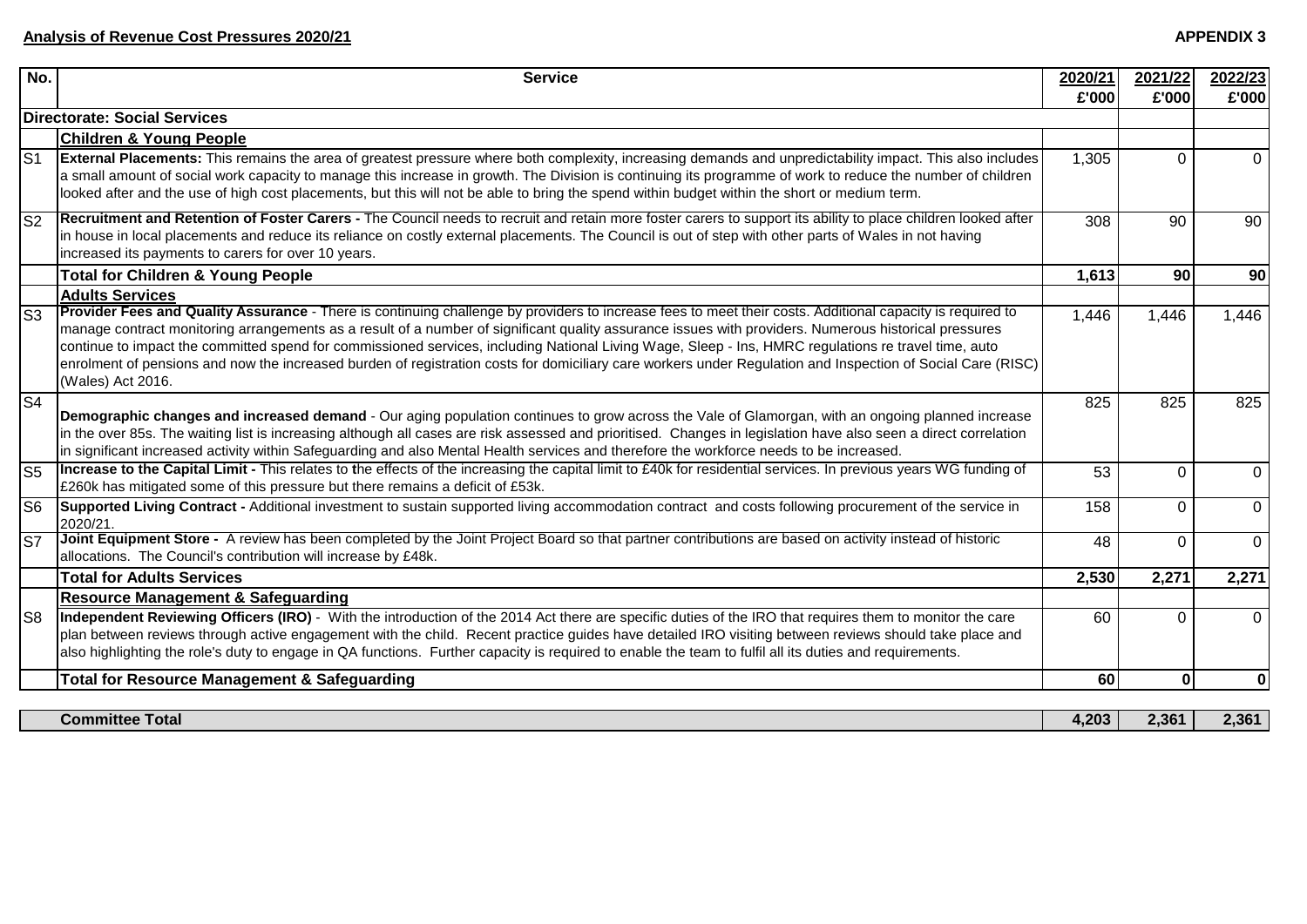| <b>Service</b>                                    | <b>Title &amp; Description</b>                                                                          | 2020/21      | 2021/22        |
|---------------------------------------------------|---------------------------------------------------------------------------------------------------------|--------------|----------------|
|                                                   |                                                                                                         |              |                |
| <b>SOCIAL SERVICES</b>                            |                                                                                                         |              |                |
|                                                   |                                                                                                         |              |                |
| <b>Childrens Services</b>                         |                                                                                                         |              |                |
| Psychology Support for Foster Carers              | Savings from the commissioning of psychology support to offer a therapeutic<br>service to foster carers | 8            | $\overline{0}$ |
| <b>Total Childrens Services</b>                   |                                                                                                         | 8            | $\bf{0}$       |
|                                                   |                                                                                                         |              |                |
| <b>Adults Services</b>                            |                                                                                                         |              |                |
| <b>Review of Complex Cases</b>                    |                                                                                                         | 100          | $\mathbf 0$    |
| <b>Total Adults Services</b>                      |                                                                                                         | 100          | $\bf{0}$       |
|                                                   |                                                                                                         |              |                |
| <b>TOTAL SOCIAL SERVICES</b>                      |                                                                                                         | 108          | $\bf{0}$       |
|                                                   |                                                                                                         |              |                |
| <b>Neighbourhood Services and Transport</b>       |                                                                                                         |              |                |
| <b>Sports Development</b>                         | Review of service provision                                                                             | $\mathbf{0}$ | 56             |
| <b>Community Buildings</b>                        | Review of service provision                                                                             | 19           | $\Omega$       |
| <b>Total Neighbourhood Services and Transport</b> |                                                                                                         | 19           | 56             |
|                                                   |                                                                                                         |              |                |
| <b>COMMITTEE TOTAL</b>                            |                                                                                                         | 127          | 56             |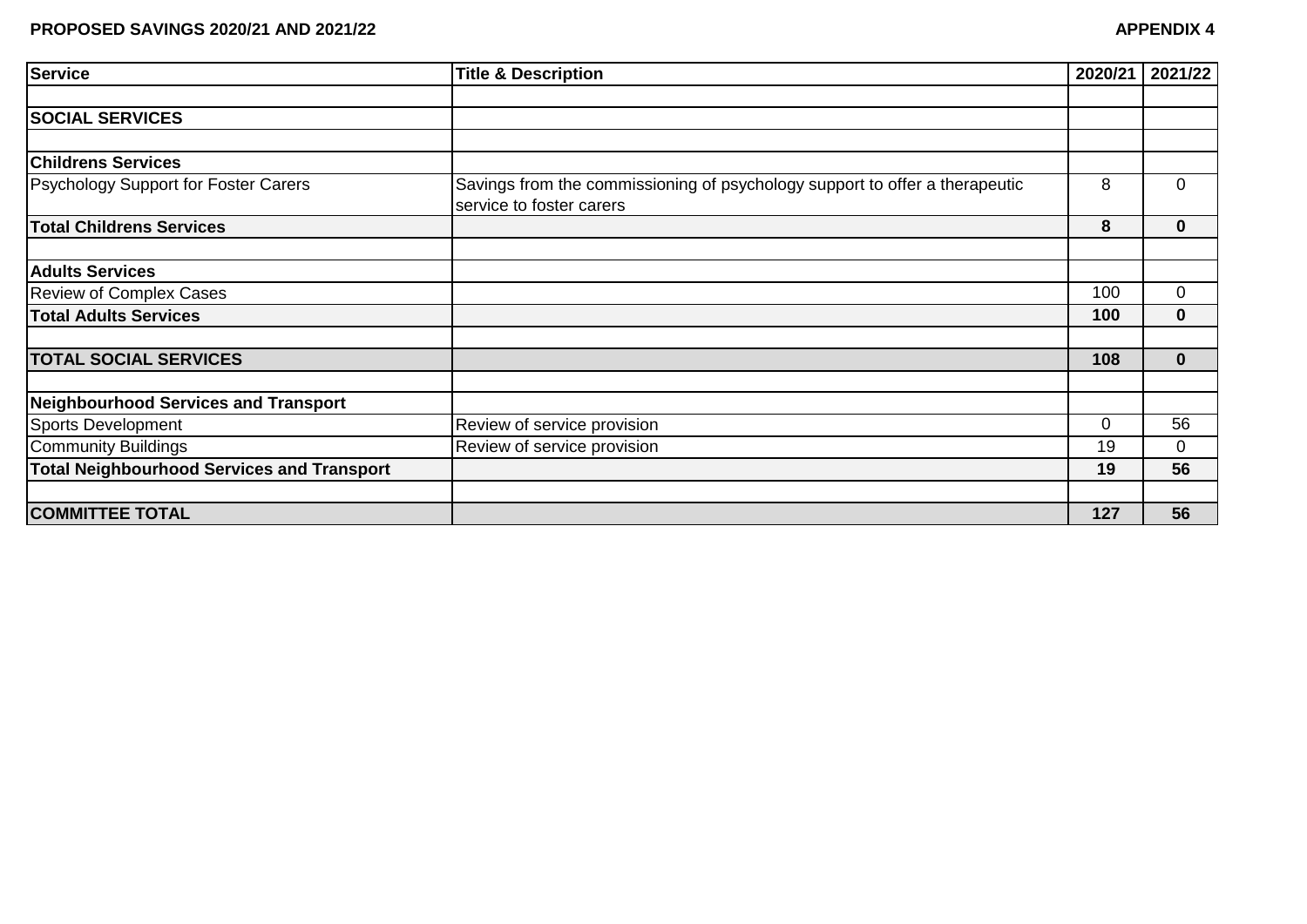#### **BASE BUDGET 2020/21 APPENDIX 5**

|                                    |                      |       |               |         |                           |                  |              |                 | <b>Savings</b> | Cost             |
|------------------------------------|----------------------|-------|---------------|---------|---------------------------|------------------|--------------|-----------------|----------------|------------------|
|                                    | Original             | Asset | Original      | Rechgs/ | <b>Budget</b>             | Pay              | Committed    | <b>Base</b>     | <b>Applied</b> | <b>Pressures</b> |
|                                    | <b>Budget Rents/</b> |       | <b>Budget</b> |         | <b>Transfs Adiustment</b> | <b>Inflation</b> | Growth       | <b>Estimate</b> |                |                  |
|                                    | 2019/20 IAS 19       |       | 2019/20       |         |                           |                  |              | 2020/21         |                |                  |
|                                    | £'000                | £'000 | £'000         | £'000   | £'000                     | £'000            | £'000        | £'000           | £'000          | £'000            |
| Children and Young People          | 16,098               | (26)  | 16,072        | 61      | 72                        | 84               | 0            | 16.289          | 8              | 1,613            |
| <b>Adult Services</b>              | 47,957               | (180) | 47.777        | 140     | (81)                      | 141              | $\mathbf{0}$ | 47,977          | 100            | 2,530            |
| Resource Management & Safeguarding | 272                  | 88    | 360           | (138)   | 9                         | 124              |              | 355             | 0              | 60               |
| Leisure Services                   | 1,350                | (484) | 866           | (203)   | 0                         | 13               |              | 676             | 19             | $\Omega$         |
| <b>COMMITTEE TOTAL</b>             | 65,677               | -602  | 65.075        | $-140$  | 0                         | 362              | 0            | 65,297          | 127            | 4,203            |
|                                    |                      |       |               |         |                           |                  |              |                 |                |                  |